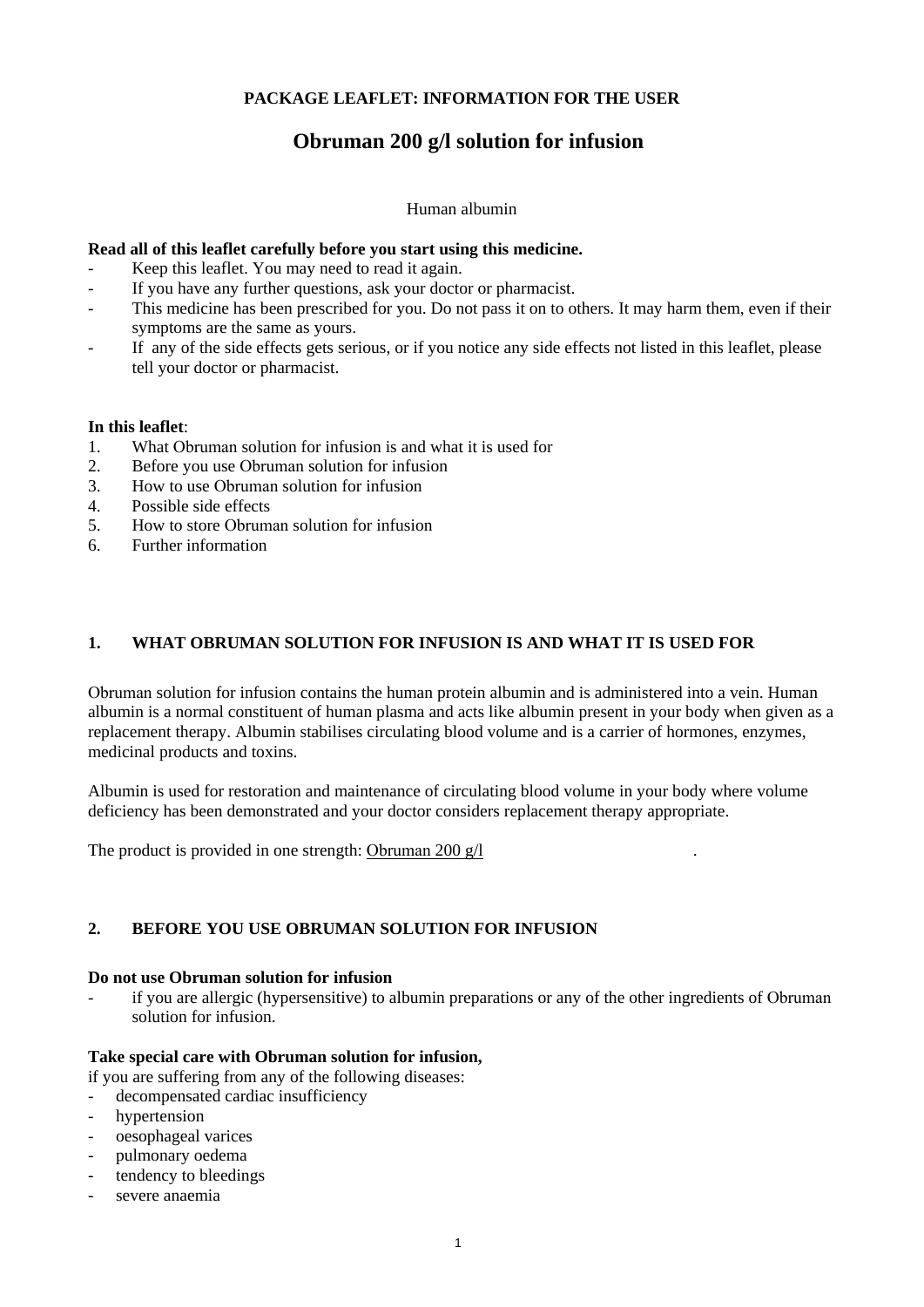- anuria due to e.g. renal impairment

When medicines are made from human blood or plasma, certain measures are put in place to prevent infections being passed on to patients. These include careful selection of blood and plasma donors to make sure those at risk of carrying infections are excluded, and the testing of each donation and pools of plasma for signs of virus/infections. Manufacturers of these products also include steps in the processing of the blood or plasma that can inactivate or remove viruses. Despite these measures, when medicines prepared from human blood or plasma are administered, the possibility of passing on infection cannot be totally excluded. This also applies to any unknown or emerging viruses or other types of infections.

There are no reports of virus infections with albumin manufactured to European Pharmacopoeia specifications by established processes, such as with Obruman solution for infusion.

It is strongly recommended that every time you receive a dose of Obruman solution for infusion the name and batch number of the product are recorded in order to maintain a record of the batches used.

#### **Using other medicines**

Please tell your doctor or pharmacist if you are taking or have recently taken any other medicines, including medicines obtained without a prescription. However, other medicines are not known to affect your treatment with Obruman solution for infusion.

# **Pregnancy and breast-feeding**

Ask your doctor or pharmacist for advice before taking any medicine.

#### **Driving and using machines**

Albumin has no harmful effects on ability to drive and use machines.

#### **Important information about some of the ingredients of Obruman solution for infusion**

This medicine contains sodium, the concentration of which is:

- in Obruman 200 g/l solution for infusion 100 mmol per litre.

This should be taken into consideration by patients on a controlled sodium diet.

# **3. HOW TO USE OBRUMAN SOLUTION FOR INFUSION**

Obruman solution for infusion will be given as a slow infusion. A doctor or a nurse will administer the solution into your vein through an infusion set. The dose and infusion rate will be adjusted to your individual requirements by your doctor. The dose required depends on your length and weight, the severity of your condition and on your continuing fluid and protein losses.

Obruman 200 g/l can be administered directly or it can also be diluted in an isotonic solution (e.g. 5% glucose or 0.9% sodium chloride). However, it must not be diluted with water for injections as this may cause haemolysis in recipients.

Albumin must not be mixed with other medicinal products, whole blood and packed red cells.

During the infusion your blood pressure, heart function, blood count and breathing will be checked regularly in order to ascertain that your dosage is appropriate.

# **If you are given more Obruman solution for infusion than you should**

Hypervolaemia may occur if you are given overdose. The signs are e.g. headache, dyspnoea and increased blood pressure. Should these signs occur, the infusion will be stopped immediately. You may be given treatment to remove the excess fluid.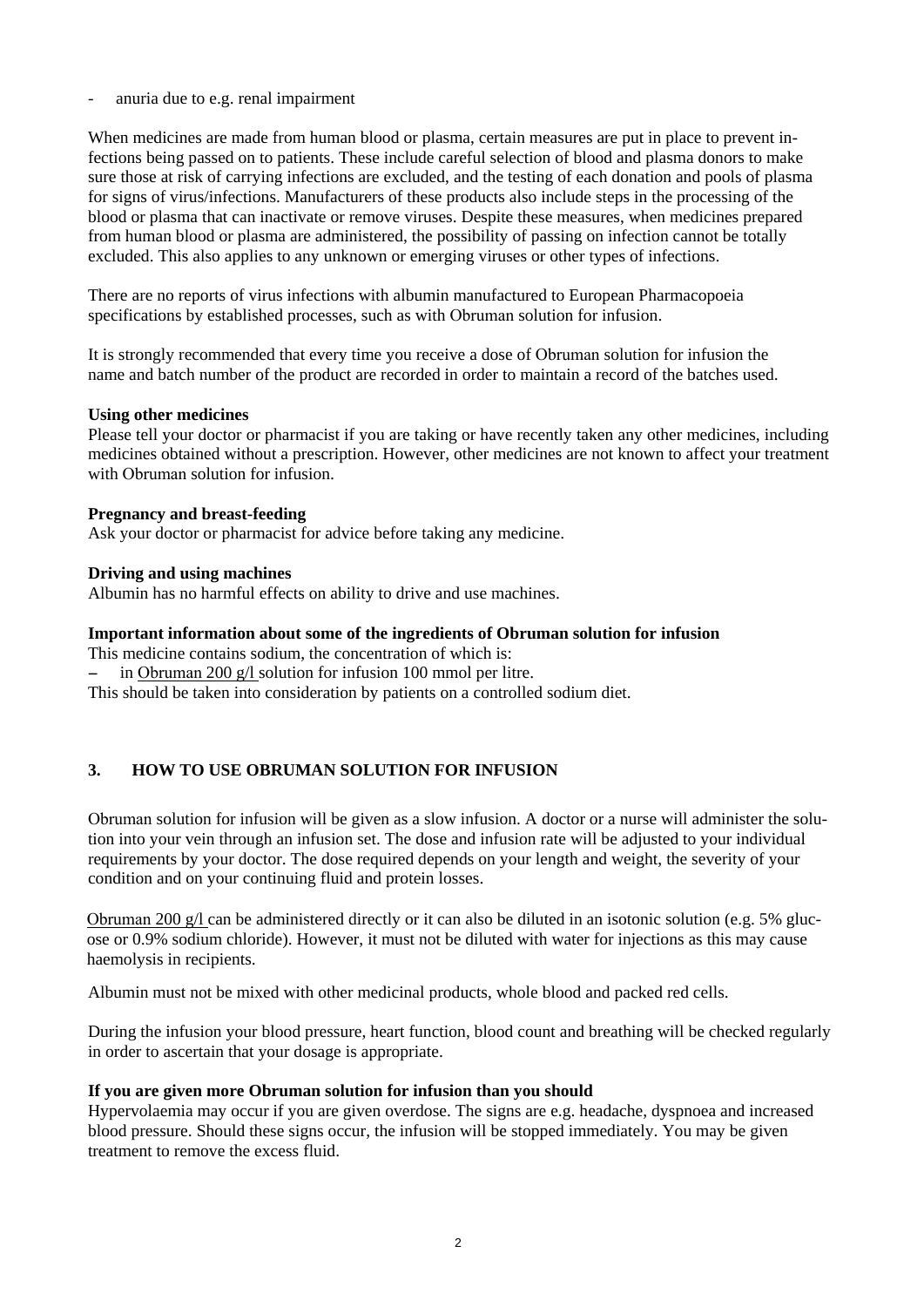If you have any further questions on the use of this product, ask your doctor or pharmacist.

# **4. POSSIBLE SIDE EFFECTS**

Like all medicines, Obruman solution for infusion can cause side effects, although not everybody gets them.

*Rare side effects, which occur in 1-10 out of 10 000 treated patients:* flush, urticaria, fever and nausea. These reactions normally disappear rapidly when the infusion rate is slowed down or the infusion is stopped.

*Very rare side effects, which occur in less than 1 out of 10 000 treated patients:* anaphylactoid reactions such as shock. In these cases, the infusion will be stopped and an appropriate treatment will be initiated.

If any of the side effects gets serious, or if you notice any side effects not listed in this leaflet, please tell your doctor or pharmacist.

# **5. HOW TO STORE OBRUMAN SOLUTION FOR INFUSION**

Keep out of the reach and sight of children.

Do not use the product after the expiry date which is stated on the package.

# Obruman 200 g/l

10 ml pack size: Store in a refrigerator (2°C – 8°C). 50 ml and 100 ml pack size: Store below 25°C. Do not freeze. Store in the original package in order to protect from light.

Do not use Obruman solution for infusion if you notice that the solution is cloudy or has deposits. This may indicate that albumin is unstable or that the solution has become contaminated.

Medicines should not be disposed of via wastewater or household waste. Ask your pharmacist how to dispose of medicines no longer required. These measures will help to protect the environment.

# **6. FURTHER INFORMATION**

# **What Obruman solution for infusion contains**

Obruman 200 g/l

- The active substance is human albumin 200 g/l; in vial of 2 g/10 ml or 10 g/50 ml or 20 g/100 ml
- The other ingredients are sodium caprylate, sodium hydroxide or hydrochloric acid, sodium chloride and water for injections.